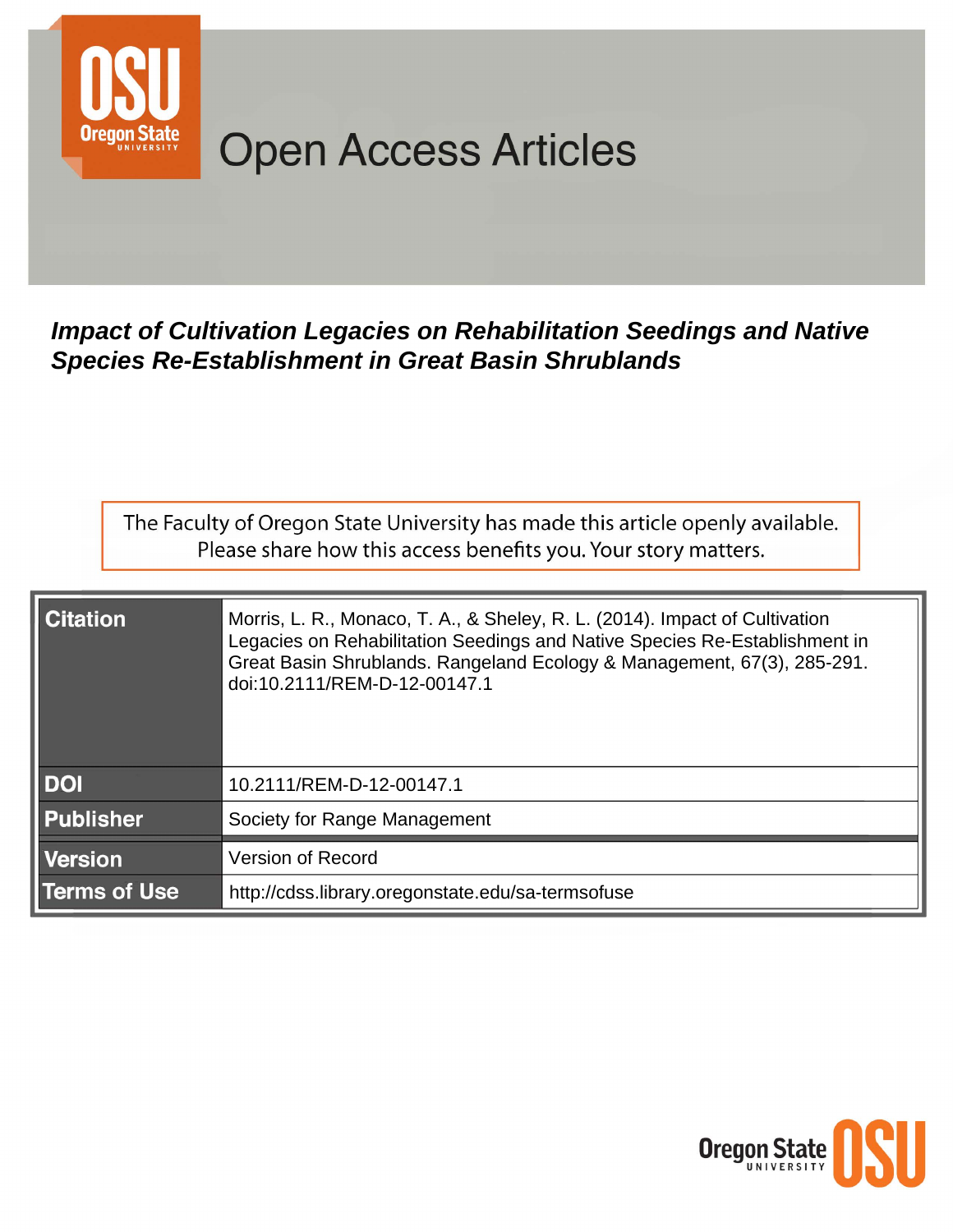### Impact of Cultivation Legacies on Rehabilitation Seedings and Native Species Re-Establishment in Great Basin Shrublands

L. R. Morris,<sup>1</sup> T. A. Monaco,<sup>2</sup> and R. L. Sheley<sup>3</sup>

Authors are <sup>1</sup>Assistant Professor, Department of Animal and Rangeland Sciences, Oregon State University, La Grande, OR 97850, USA; <sup>2</sup>Research Ecologist, US Department of Agriculture, Agricultural Research Service, Forage and Range Research Laboratory, Utah State University, Logan, UT 84322, USA; and <sup>3</sup>Research Ecologist, US Department of Agriculture, Agricultural Research Service, Range and Meadow Forage Management Research, Burns, OR 97720, USA.

#### Abstract

Little is known about how cultivation legacies affect the outcome of rehabilitation seedings in the Great Basin, even though both frequently co-occur on the same lands. Similarly, there is little known about how these legacies affect native species reestablishment into these seedings. We examined these legacy effects by comparing areas historically cultivated and seeded to adjacent areas that were seeded but never cultivated, for density of seeded crested wheatgrass (Agropyron cristatum [L.] Gaertn.) and native perennial grasses, vegetation cover, and ground cover. At half of the sites, historically cultivated areas had lower crested wheatgrass density ( $P < 0.05$ ), and only one site had a higher density of crested wheatgrass ( $P < 0.05$ ). Likewise, the native shrub Wyoming big sagebrush (Artemisia tridentata Nutt. subsp. wyomingensis Beetle & Young) had lower cover  $(P<0.05)$  in historically cultivated areas at half the sites. Sandberg bluegrass (Poa secunda J. Presl.) density was consistently lower in historically cultivated areas relative to those seeded-only. At sites where black greasewood (Sarcobatus vermiculatus [Hook.] Torr.) and bottlebrush squirreltail (Elymus elymoides [Raf.] Swezey) were encountered, there was either no difference or a higher density and cover within historically cultivated areas  $(P < 0.05)$ . Likewise, cover of exotic forbs, especially halogeton (Halogeton glomeratus [M. Bieb.] C. A. Mey.), was either not different or higher in historically cultivated areas ( $P < 0.05$ ). Bare ground was greater in historically cultivated areas at three sites  $(P < 0.05)$ . These results suggest that cultivation legacies can affect seeding success and re-establishment of native vegetation, and therefore should not be overlooked when selecting research sites or planning land treatments that include seeding and or management to achieve greater native species diversity.

Key Words: crested wheatgrass, exarable fields, land-use legacies, old fields, sagebrush, site history

#### INTRODUCTION

Despite calls over the last decade for more research into ecological consequences of historical land use, the link between land use and the outcome of restoration efforts remains one of the most poorly investigated topics in the field of restoration ecology (Kettle et al. 2000; Wu and Hobbs 2002; Brudvig 2011). Historical cultivation represents the most extensive and drastic of human land uses because, in comparison to the natural disturbance regimes (e.g., fire) under which ecosystems evolve, the disturbances associated with cultivation (e.g., plowing) are newly introduced to the ecosystem (McIntyre and Hobbs 1999). Therefore, cultivation can degrade both biotic and abiotic properties with ecological consequences (known as "legacies") that last for decades to millennia (Foster et al. 2003; Cramer et al. 2008). Biotic degradation can alter the assembly of recolonizing native species and thus community assembly (Foster et al. 2003; Cramer et al. 2008). On the other hand, abiotic degradation can alter soil structure, chemistry, and water movement, and ultimately the performance of

colonizing species (Cramer et al. 2008). Plowing mixes soils, which can destroy soil structure, increase erosion potential and organic carbon and nutrient loss, and alter soil chemistry (e.g., pH and salinity), leaving a fundamentally altered abiotic habitat in old fields (McLauchlan 2006; Standish et al. 2006).

Research on cultivation legacies from former wheat-growing regions of Australia, Canada, and the United States reveal that community assembly can be altered for over half a century (Rickard and Sauer 1982; Dormaar and Smoliak 1985; Standish et al. 2007). Species dispersal mode and life history traits are important biotic determinants of these changes (Dyer 2010). For example, wind-dispersed species are sometimes the few native plants to consistently re-establish in old fields (Standish et al. 2006; Morris et al. 2011). Furthermore, because cultivation removes entire plants, species that primarily reproduce vegetatively are less likely to occupy old fields (Dyer 2010; Morris et al. 2011). Consequently, comparisons of vegetation abundance between old fields that have undergone secondary succession and native sites that have never been cultivated indicate that old fields contain lower shrub and forb cover and higher cover of early seral and exotic invasive plants (Rickard and Sauer 1982; Dormaar and Smoliak 1985; Standish et al. 2007). When exotic invasive grasses gain dominance in old fields, secondary succession is stalled for decades (Cramer et al. 2008). For example, the invasive annual grass cheatgrass (Bromus tectorum L.) has replaced the native perennial bunch grasses on old fields where it persists for over

This research was funded by the USDA Agricultural Research Service Area-wide Ecologically Based Invasive Plant Management project.

Correspondence: Lesley R. Morris, Dept of Animal and Rangeland Sciences, Oregon State University, 205 Badgley Hall, OSU Ag Program at Eastern Oregon University, La Grande, OR 97850, USA. Email: Lesley.Morris@oregonstate.edu

Manuscript received 27 September 2012; manuscript accepted 12 February 2014.

 $\odot$  2014 The Society for Range Management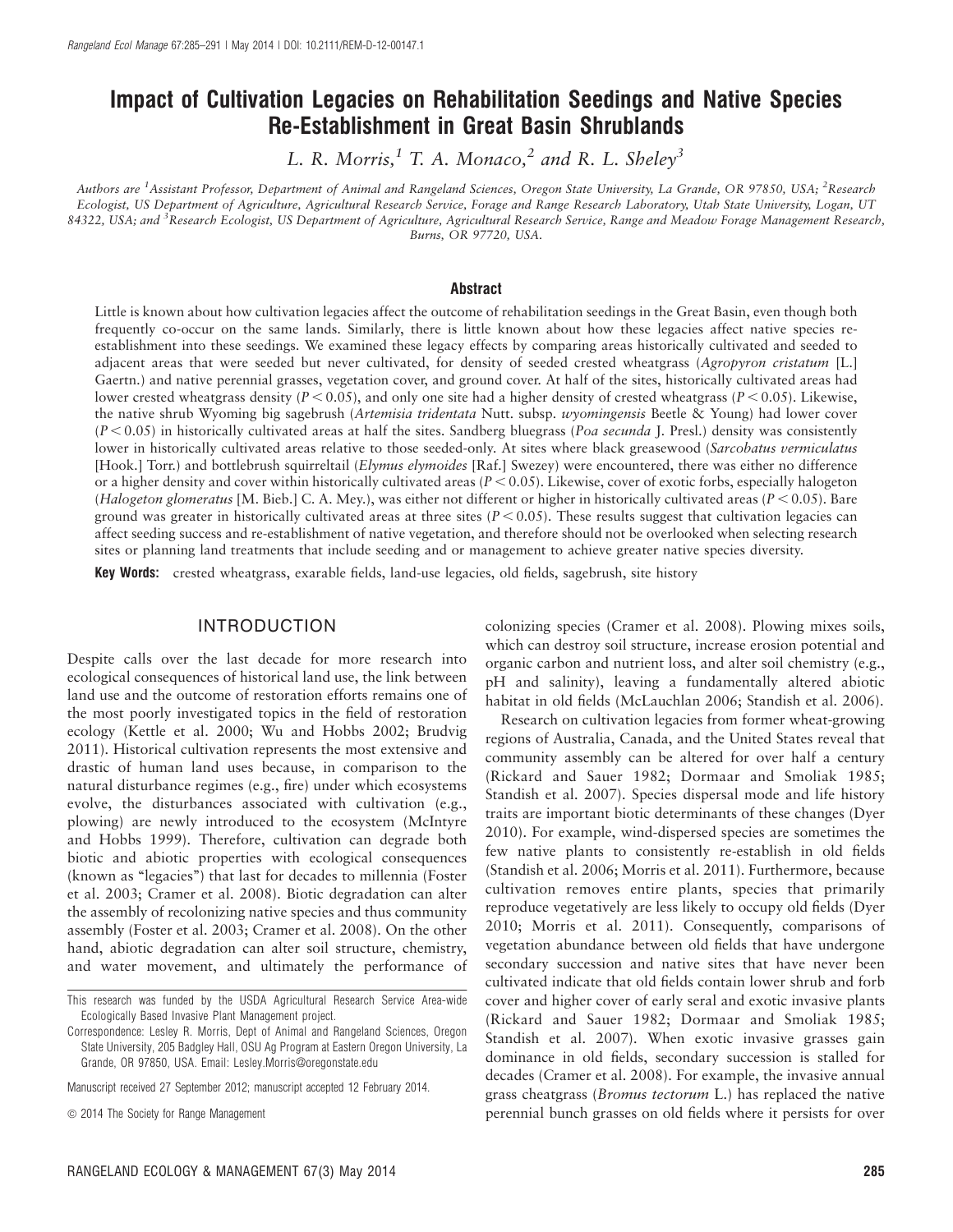50 yr in the western United States (Daubenmire 1975; Elmore et al. 2006).

Cultivation legacies have received little scrutiny in the Great Basin in the United States, even though almost a half million hectares of shrubland were converted for wheat and cereal production in the early 20th century and then abandoned two decades later (Morris et al. 2011). For example, only two longterm studies from this region have contrasted vegetation between old fields and adjacent noncultivated land (Elmore et al. 2006; Morris et al. 2011). These studies, conducted on old fields where secondary succession proceeded for 80–90 yr after cultivation ceased, found lower abundances of forbs and the native shrub Wyoming big sagebrush, yet higher abundance of three native shrubs—black greasewood, yellow rabbitbrush (Chrysothamnus viscidiflorus [Hook.] Nutt.), and rubber rabbitbrush (Ericameria nauseosus [Pall. ex Pursh] G. L. Nesom & Baird)—and the native grass bottlebrush squirreltail (Elymus elymoides [Raf.] Swezey in old fields compared to nearby or adjacent noncultivated land. In contrast, no studies in this region have evaluated native species re-establishment within old fields where active revegetation was conducted after abandonment. This gap in understanding is surprising given the prevalence of rehabilitation seedings that were initiated in the 1930s across the region to revegetate abandoned crop land, stabilize erosion, increase forage production to support livestock in overgrazed areas, and control invasive species (Young and McKenzie 1982; Monsen and MacArthur 1995). This broadscale effort consisted of planting the exotic perennial crested wheatgrass for rehabilitation seedings, a widely successful species most commonly used for revegetation (Young and McKenzie 1982; Pellant et al. 2004; Gunnell et al. 2011). As a result, approximately 2 million ha in the western United States have been seeded with crested wheatgrass (Pellant and Lysne 2005), much of which overlaps old fields where the underlying cultivation history has been mostly forgotten.

Seeding remains a critical component of revegetation efforts in the Great Basin where millions of hectares require restoration (Pellant et al. 2004). Because historical cultivation can alter community assembly in these shrubland ecosystems with observable differences nearly a century later, it is possible that cultivation legacies could affect the outcome of seeding efforts and native species re-establishment. This presumption has not been explored previously in the Great Basin, but testing it has broad implications for improving our understanding of the potential limits to restoration success on old fields. Secondary succession is also an important predictor of the potential to restore diversity in this semiarid ecosystem (Allen 1995), yet studies on the re-establishment of native species into these seedings are lacking (Gunnell et al. 2011). An improved understanding of the factors that limit the success of rehabilitation seedings or native species reassembly within them in the Great Basin is also needed because seeding is an expensive management tool with unpredictable success and frequent failure (Rafferty and Young 2002; Pellant et al. 2004).

To examine if historical cultivation affects seeding success and plant community composition, we identified four areas in the eastern Great Basin where crested wheatgrass seedings overlapped adjacent previously cultivated and noncultivated land, so the dependent factors of soils, climate, historical cultivation practices, seeding methods, postseeding management, and other land uses could be held constant. Because crested wheatgrass is broadly adapted to disturbed rangeland conditions in the Great Basin (Young and McKenzie 1982), we hypothesized that crested wheatgrass seedings would not be affected by cultivation legacies. However, given the influence of historical cultivation on secondary succession in Great Basin shrublands (Elmore et al. 2006; Morris et al. 2011), we hypothesized that re-establishment of some native species in old fields would be depressed, while recovery of other native species and exotic species might be facilitated by cultivation legacies.

#### METHODS

#### Study Area

Studies were conducted in the northern edge of the Great Basin floristic region in Park Valley, Utah. The average elevation of the Park Valley area, bordered by the Raft River mountain range to the north and the Grouse Creek mountain range on the west, is 1 680 m. Average annual temperatures can range from  $-18$  to 33°C with an average annual precipitation of 25 cm. European settlement began in the late 1860s and early 1870s. Settlers introduced livestock grazing to the area, and the heaviest use occurred prior to the 1930s. In the early 1910s, a land boom associated with dry-land wheat farming spread across the region. As in other parts of the semiarid West, dry farming was not successful in Park Valley, and all of the dry farms were abandoned by the early 1920s (Morris and Monaco 2010; Morris et al. 2011). Many of these old fields were later seeded for rehabilitation using crested wheatgrass and other perennial grass species.

#### Site Selection and Paired Sets

Aerial photographs from the 1950s, 1970s, 1980s, and 2000s, verified against original homestead records, tract books, and land company records, were used to locate old fields that were dry-farmed for cereal production in the early 1910s and abandoned (Morris 2012). Aerial photos were also used to identify dry farms that had been seeded after abandonment and verified with federal records and property owner interviews. Four sites that offered at least one paired set where a seeding overlapped a formerly dry-farmed field (" $\frac{dy}{dx}$ -farmed  $+$  seeded" hereafter) and adjacent land that had never been dry-farmed but was seeded-only ("seeded-only" hereafter) were selected for this study (Fig. 1). All paired sets were located on the same slope, soil series, and within the same property ownership so that the age and methods for reseeding (e.g., equipment, time of planting, seeding rate) were always the same. According to archival documents and land owner interviews, these seedings were carried out using standard methods of the day, including tractor-drawn disc plows and rangeland drills (Young and McKenzie 1982). In addition, because the performance of a seeding is highly dependent upon postseeding management practices (Gunnell et al. 2011), consistent property ownership across the paired sets ensured that postseeding management (e.g., grazing, herbicide use) was also the same. Although replication is desirable, in retrospective studies, the "treatments'' are applied historically and there is no control over the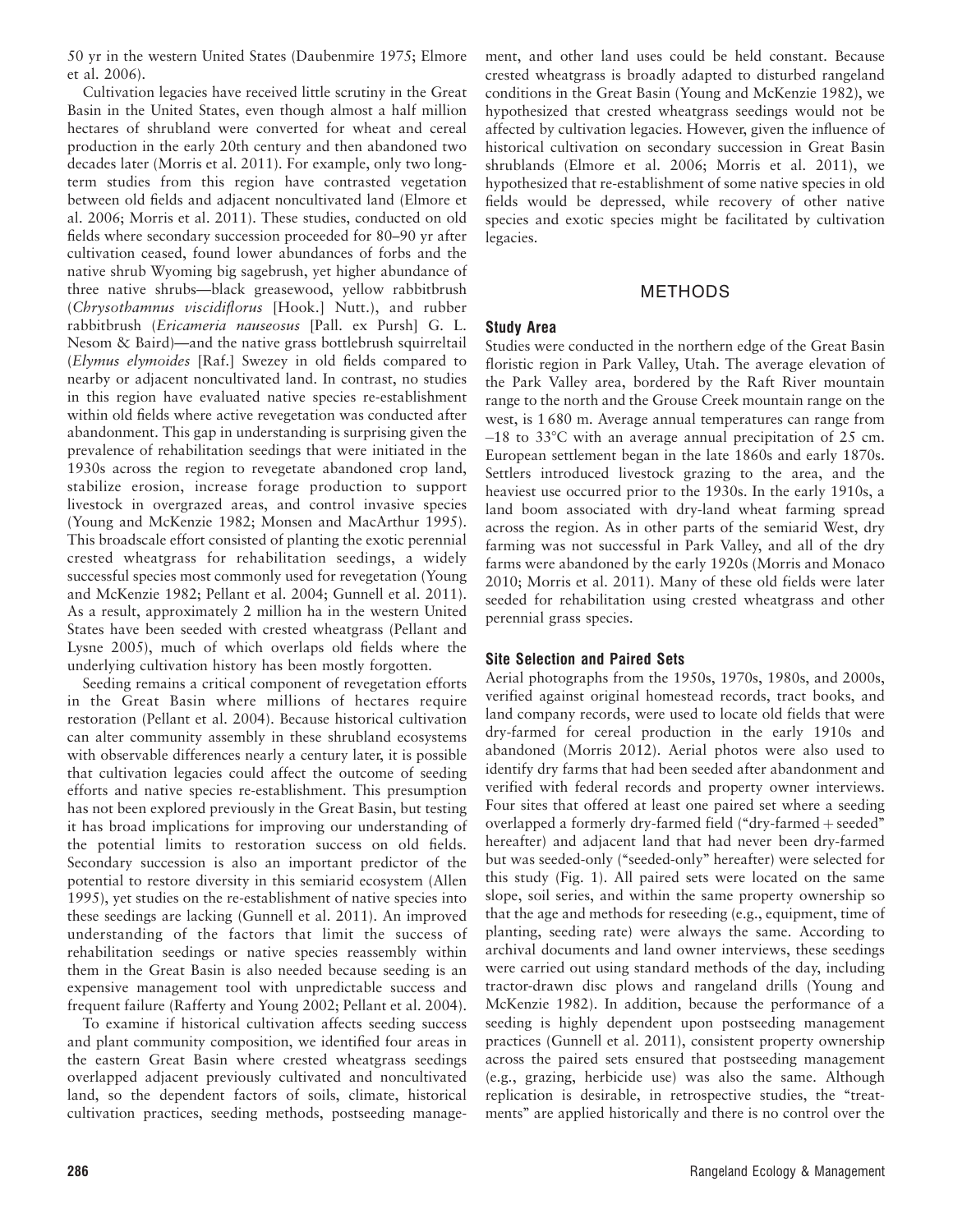

Figure 1. Aerial photographs showing how paired sets were located. Area within the white rectangle was the Grunder homestead, approximately 320 acres. A, Dry-farm fields are still visible in 1956 aerial image and B, in the 1999 aerial image. C, Although fields are slightly obscured, they are still recognizable after the seeding in the 2006 aerial image. This seeding, and others in our study, provide the opportunity to compare vegetation within seedings that overlap previously dry-farmed land (dry-farmed + seeded) and adjacent land that was never cultivated (seeded-only).

number of available sites. The strength of this design is the adjacent pairing of dry-farmed  $+$  seeded and seeded-only sites, which provides the closest comparison possible of the cultivation legacy, while controlling for most other variables such as soils, climate, historical cultivation practices, seeding methods, postseeding management, and other land uses (Homburg and Sandor 2011). The four sites were named after the patentee on the homestead (Grunder, Strevell and Taylor) or the land company who sold the property, Pacific Land and Water Company (PLWC) (Table 1). Where homesteaders established more than one field, more than one paired set was available (Grunder,  $n=2$ ; Strevell,  $n=1$ ; PLWC,  $n=2$ ; and Taylor,  $n=2$ ).

#### Vegetation Sampling and Data Analysis

We collected vegetation and ground cover measurements using 20-m transects  $(n=10)$  in each condition (dry-farmed + seeded and seeded-only) in June, 2010. Shrub canopy cover was recorded using line intercept (Canfield 1941), and foliar cover of understory vegetation and ground cover was recorded using single-point intercept (100 points per transect) (Bonham 1989). The starting point for each transect was selected randomly from aerial photos in Google Earth and located in the field using global positioning system (GPS) coordinates to ensure sampling was conducted within the boundaries of the old field. All transects were at least 50 m within an old field and away from fence lines or roads to avoid edge effects. Additionally, we selected three random locations along each transect  $(n=30)$  in each condition to record density of perennial grasses inside a 1 $m<sup>2</sup>$  frame. Attempts to normalize the data using various transformations were unsuccessful. Therefore, all of the vegetation and ground cover data from paired sets within a site were pooled and analyzed with Wilcoxon Rank Sums tests (JMP 8.0, SAS, Inc.).

#### RESULTS

Even though some of the sites were seeded with a mix of species, crested wheatgrass was the only surviving seeded perennial grass at all of the sites. There was less than 1% cover of native forbs across all sites and conditions (data not shown). At the Grunder site (Fig. 2), there was more bare ground  $(n=20; Z=-4.34, P<0.05)$ , less litter  $(n=20; Z=2.05,$  $P < 0.05$ ), less cheatgrass (n=20; Z=1.77, P < 0.10), and less Wyoming big sagebrush cover in dry-farmed  $+$  seeded than in seeded-only conditions ( $n=20$ ; Z=1.96, P < 0.05). Conversely, there was five times more exotic forb cover  $(n=20; Z=-4.36,$  $P < 0.001$ ) and nearly 10 times more black greasewood cover  $(n=20; Z=-5.11, P<0.01)$  in dry-farmed + seeded than in the seeded-only conditions. The density of crested wheatgrass was three times lower in the dry-farmed  $+$  seeded areas at this site  $(n=60; Z=2.43, P < 0.05)$ , and Sandberg bluegrass density was also lower ( $n=60$ ;  $Z=2.43$ ,  $P < 0.05$ ). The difference in seeding success between  $\text{dry-farmed} + \text{seeded}$  and seeded-only conditions at the Grunder site was strikingly visible on the landscape. In contrast, the Strevell site (Fig. 2) had no significant differences in ground or vegetation cover and a slightly higher density of crested wheatgrass in dry-farmed  $+$ 

Table 1. Characteristics and history of the four sites used in this study (NRCS 1993, 2010).

| Site name                            | Soil classification                                                    | Soil series | Potential plant community                         | Year dry farming initiated | Year of seeding |
|--------------------------------------|------------------------------------------------------------------------|-------------|---------------------------------------------------|----------------------------|-----------------|
| Grunder                              | coarse-loamy, mixed, superactive,<br>mesic Durinodic Xeric Haplocalcid | Kunzler     | Wyoming big sagebrush and<br>black greasewood     | 1914                       | 1992            |
| Strevell                             | coarse-loamy, mixed, superactive,<br>mesic Xeric Argidurid             | Lembos      | Wyoming big sagebrush and<br>bluebunch wheatgrass | 1914                       | 1974            |
| Public Land and Water Company (PLWC) | coarse-loamy, mixed, superactive,<br>mesic Xeric Argidurid             | Lembos      | Wyoming big sagebrush and<br>bluebunch wheatgrass | ca. 1911                   | 1987            |
| Taylor                               | coarse-loamy, mixed, superactive,<br>mesic Xeric Argidurid             | Lembos      | Wyoming big sagebrush and<br>bluebunch wheatgrass | 1913 and 1914              | 2007            |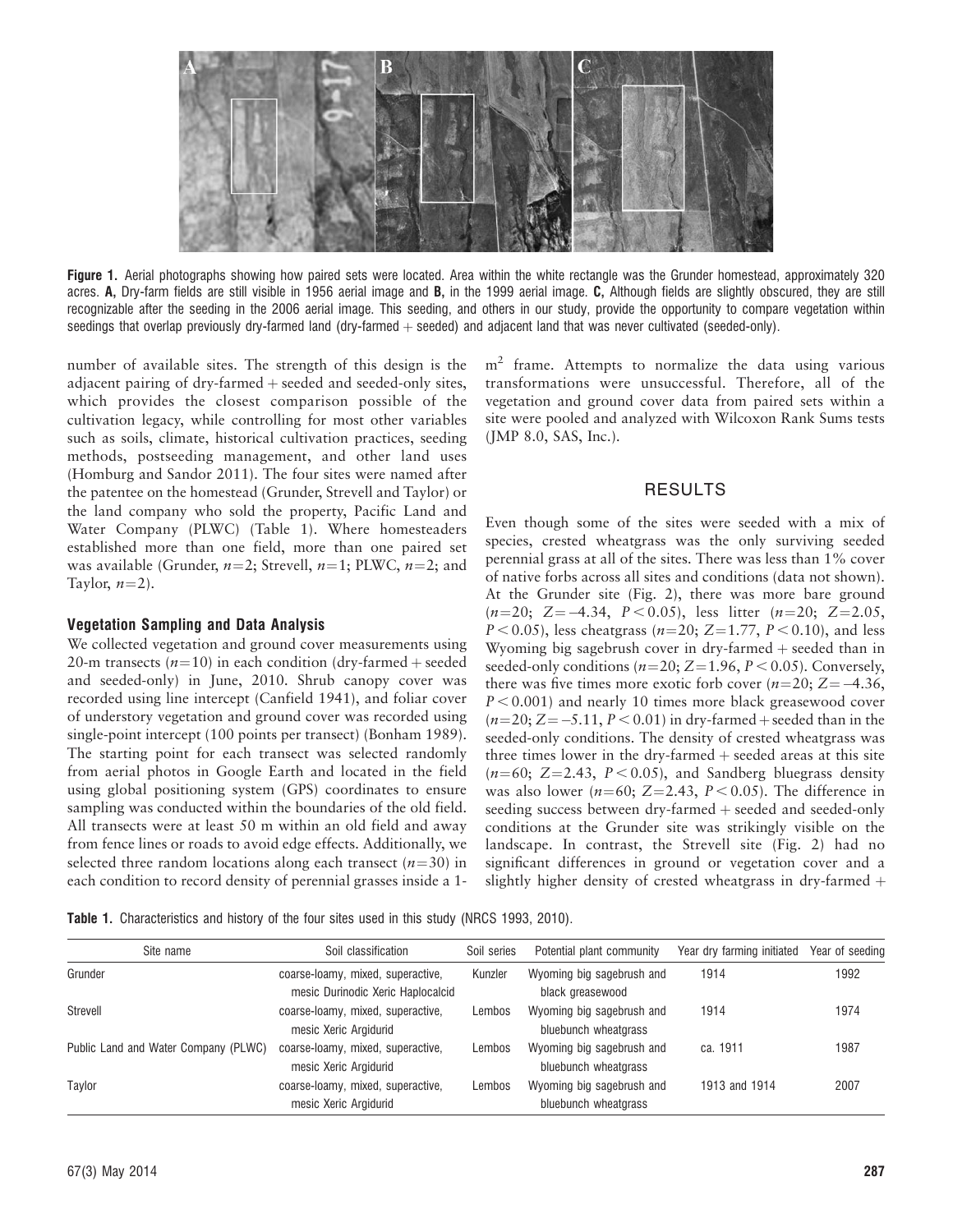

Figure 2. (A) Percent cover of bare ground, litter, and vegetation and (B) density of crested wheatgrass and native grasses for seeded-only and dryfarmed  $+$  seeded paired sets at four sites in the Great Basin. Asterisks indicate significance of Wilcoxon Rank Sums tests; \*P < 0.10, \*\*P < 0.05, and  $***P < 0.01$ .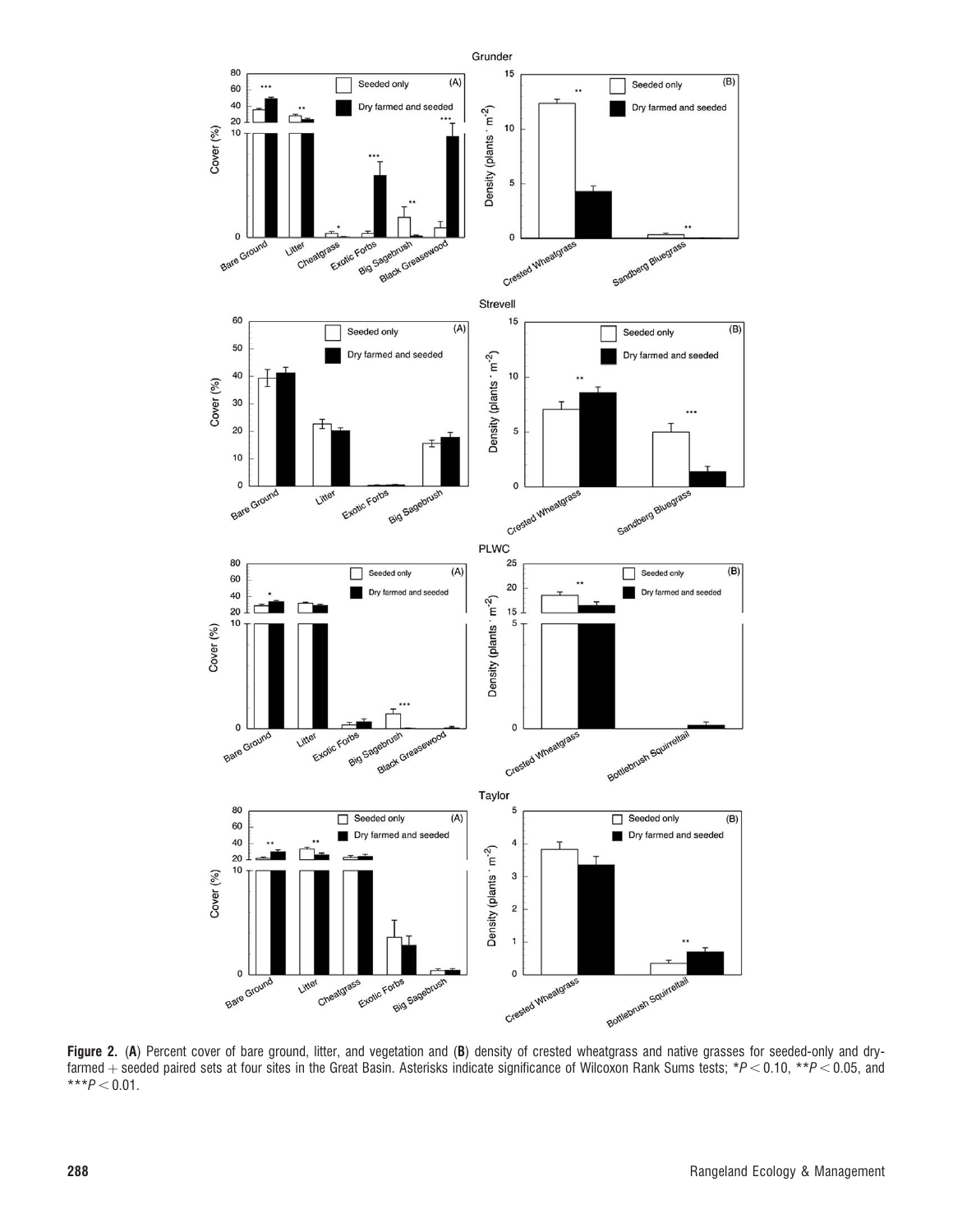seeded than in seeded-only condition  $(n=30; Z=-2.10,$  $P < 0.05$ ). However, density of Sandberg bluegrass was three times lower in the dry-farmed + seeded condition ( $n=30$ ;  $Z=3.48$ ,  $P < 0.01$ ). The PLWC site (Fig. 2) had more bare ground (n=20; Z=-1.75, P < 0.10), less big sagebrush (n=20;  $Z=2.68$ ,  $P < 0.01$ ), and a lower density of crested wheatgrass  $(n=60; Z=2.17, P < 0.05)$  in dry-farmed + seeded compared to seeded-only conditions. Bottlebrush squirreltail was only encountered in the dry-farmed  $+$  seeded areas at this site. Finally, the Taylor sites (Fig. 2) had significantly more bare ground  $(n=20; Z=-2.49, P<0.05)$  and less litter cover  $(n=20; Z=2.09, P<0.05)$  in dry-farmed + seeded than seeded-only conditions. Density of crested wheatgrass did not differ between the dry-farmed  $+$  seeded and seeded-only. However, there was a significantly higher density of bottlebrush squirreltail in the dry-farmed + seeded conditions ( $n=60;$  $Z = -2.17, P < 0.05$ ).

#### **DISCUSSION**

Our first hypothesis, that crested wheatgrass seedings would not be affected by cultivation legacies, was not confirmed by results from the four sites. Alternatively, our results suggest that crested wheatgrass seedings can be affected by cultivation legacies, depending on site-specific factors. The hypothesis that community assembly of some native species in old fields can be hampered while recovery of others can be facilitated by cultivation legacies, was confirmed by our results. These results suggest that old fields might take evenlonger than seeded-only sites to diversify over time through secondary succession, an important factor for restoration planning (Cramer et al. 2008). Exotic species cover was greater in the most recent seedings, consistent with expectations that these species dominate early stages of postdisturbance succession. However, exotic forbs were most favored in the dry-farmed  $+$ seeded rather than seeded-only conditions at Grunder, even though the most recent soil disturbance associated with the seeding (i.e., disking) was completed at the same time and in the same manner across both conditions.

Although this study was not designed to make comparisons among sites, the patterns in ground cover were fairly consistent. Three of the four sites had more bare ground, and half of them trended toward less litter in dry-farmed  $+$  seeded sites than in seeded-only areas. The amounts of bare ground and litter cover are important ecological indicators of site stability (de Soyza et al. 2000). For example, more bare ground typically indicates greater potential for wind and water erosion and loss of soil resources (Weltz et al. 1998; de Soyza et al. 2000). Conversely, litter is a ground-cover variable highly correlated to reducing erosion potential on rangelands (Pierson et al. 2007). Reduced vegetation and litter cover can also lead to higher soil surface temperatures and increased soil moisture evaporation (Jury et al. 1991). Together, these patterns in ground cover can create feedbacks between abiotic properties of soils on previously dryfarmed  $+$  seeded areas that disfavor both seeded and native species.

#### Response of Crested Wheatgrass

Our finding that underlying cultivation legacies can affect the outcome of crested wheatgrass seedings is surprising, given its long history of development and use in revegetation of old fields (Young and McKenzie 1982; Dormaar and Smoliak 1985; Monsen and MacArthur 1995). The only other study that reports the outcome of seeding on previously cultivated land in this region found greater crested wheatgrass cover on five previously cultivated seedings compared to seeded-only sites (Williams 2010). However, Williams (2010) did not make comparisons within the same soils, and because the previously cultivated seedings had higher silt fractions than noncultivated seedings, soil texture was credited with this outcome. Additional testing is needed to define which mechanisms might be limiting (or enhancing) the long-term performance of the crested wheatgrass. However, given the responses at our sites, we suspect these mechanisms will likely be related to altered abiotic factors in the soils, because cultivation is well known for producing legacies in soil physical and chemical properties (Standish et al. 2006). For example, cultivation has the tendency to raise soil pH as well as increase the content of salts and sodium on the surface due to mixing of soils with lower soil horizons where these values are higher (Cook 1961; Cronin and Williams 1966). Salinity can limit crested wheatgrass seeding establishment in rangelands, especially in greasewood plant communities where soils can have both saline and sodic conditions (Rollins et al. 1968). Soil chemical legacies might have played a role in the highly contrasting density of crested wheatgrass between dry-farmed + seeded and seeded-only conditions at the Grunder site, a moderately saline soil where exchangeable sodium percentage increases with depth (NRCS 2010). Finally, differences in historical cultivation practices and equipment can generate different land-use legacies, even across the same soil type (Coffin et al. 1996; Buisson and Dutoit 2004). Therefore, increased density of crested wheatgrass in the old field at Strevell and decreased density of crested wheatgrass in the old fields at PLWC could be due to differences in soil legacies created by differing farming practices.

#### Response of Native Species

Our results showed that community assembly of some native species in old fields is hampered, while recovery of others is facilitated by cultivation legacies, a finding consistent with old field studies in Australia (Cramer et al. 2008) and within the study region (Elmore et al. 2006; Morris et al. 2011). Higher bottlebrush squirreltail and black greasewood abundance but lower abundance of Sandberg bluegrass and Wyoming big sagebrush in the dry-farmed  $+$  seeded condition compared to seeded-only were consistent with their responses in previous studies on old fields (Elmore et al. 2006; Morris et al. 2011). Although more testing is required to address the mechanisms generating these patterns, we propose that the grass response is due to altered biotic factors (e.g., dispersal and seed banking). Greater density of the perennial grass bottlebrush squirreltail in the dry-farmed  $+$  seeded relative seeded-only condition has been observed before in this region and has been attributed to its wind dispersal (Hironaka and Tisdale 1963; Morris et al. 2011). The three-fold reduction in density of Sandberg bluegrass in our study is congruent with observations that cultivation slows re-establishment of this grass within the region (Hironaka and Tisdale 1963; Williams 2010; Morris et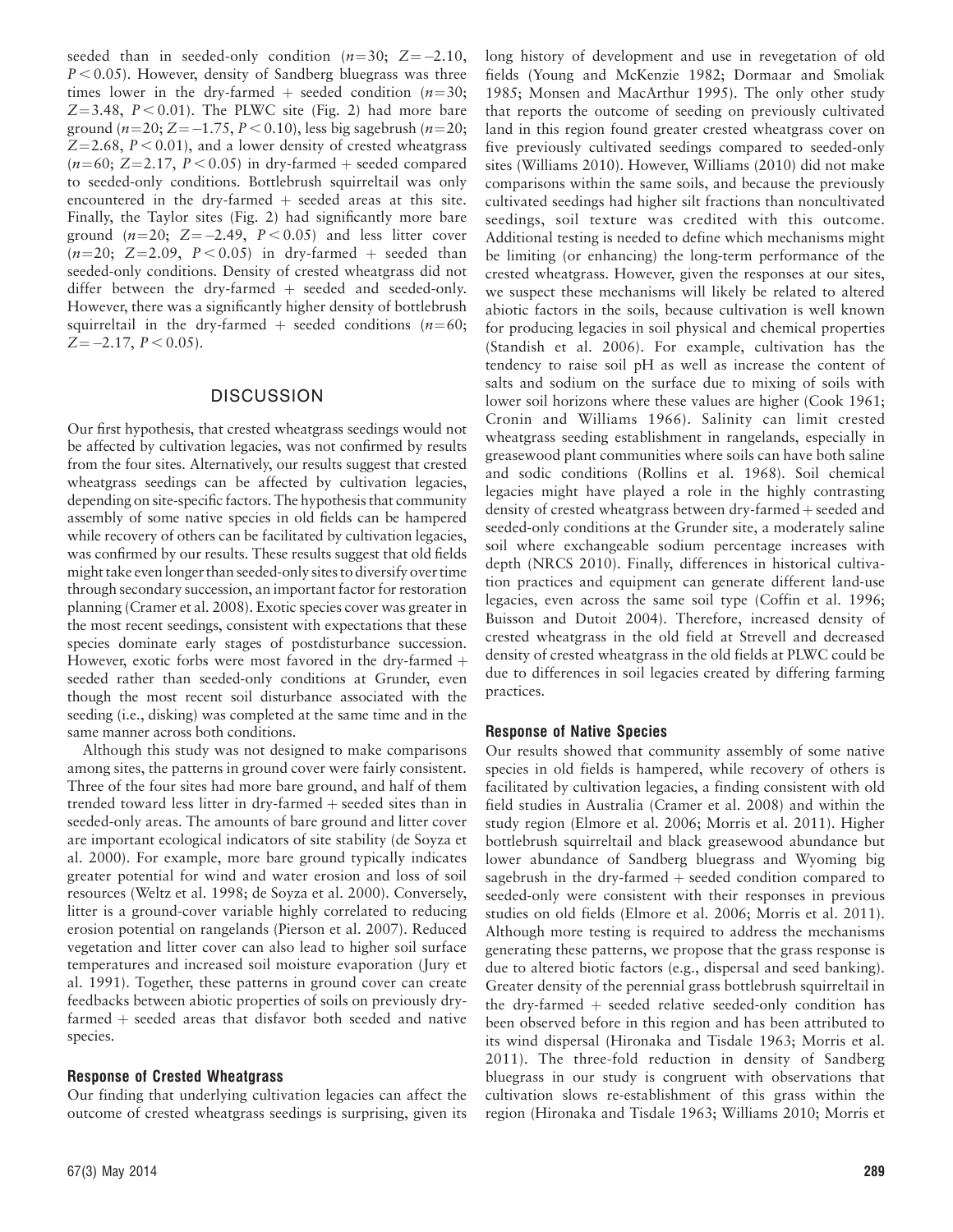al. 2011) and in cultivated grasslands in California (Stromberg and Griffin 1996). Sandberg bluegrass is one of the few perennial grasses in the Great Basin that form a substantial seed bank (Allen and Nowak 2008), which annual plowing could bury and deplete because the seed is relatively small and emergence is inhibited below 3 cm (Evans et al. 1977).

It is also possible that native shrub responses to cultivation are related to changes in abiotic factors (e.g., soil chemistry). When cultivation leads to higher pH, salinity, and sodicity, species with unique adaptations to these conditions will achieve greater colonization. For example, cultivation favors recolonization of black greasewood and slows the re-establishment of Wyoming big sagebrush (Morris et al. 2011). Old fields tend to have few if any species that reproduce vegetatively, because plowing destroys most of the root system (Dyer 2010). Black greasewood has the capacity to resprout from adventitious buds located in the root crown, yet its primary mode of colonization and reproduction is through seed (Robertson 1983). Black greasewood seeds have adaptive mechanisms that allow them to establish localized water potential gradients that create favorable conditions for germination in the presence of high salt concentrations (Romo and Eddleman 1985). In contrast to black greasewood, such changes in soil chemistry might disfavor Wyoming big sagebrush, which is less tolerant of saline and high pH soils than greasewood (Fireman and Hayward 1952). Future research should focus on the mechanism for these patterns in native species re-establishment.

#### Response of Exotic Species

Greater overall cover of exotic species in the most recently disturbed (i.e., seeded) sites, Taylor and Grunder, is consistent with generalizations about community assembly of disturbed areas. Cultivation often favors the abundance of annual exotic species because their life-history traits enable them to grow fast, produce abundant seed, and survive disturbance more so than longer-lived perennial species (Baker 1974; Campbell and Grime 1992). However, the fact that exotic forbs were favored in the previously dry-farmed  $+$  seeded conditions at the Grunder site in comparison to the seeded-only conditions indicates that cultivation legacies (possibly abiotic changes) might have altered community assembly because the most recent disturbance (disking for seeding) was performed at the same time, and in the same manner, across both conditions. Halogeton, the dominant exotic forb at the Grunder site, can be favored at disturbed sites, including old fields, because it is one of the few species that can tolerate the accumulation of salts and sodium moved from the lower soil horizons to the surface during cultivation (Williams 1960; Cronin and Williams 1966). Williams (2010) also found two-fold higher exotic herbaceous cover in previously cultivated crested wheatgrass seedings than in seeded-only sites.

#### IMPLICATIONS

Our study has several important implications for rehabilitation and restoration seeding in the Great Basin. First, negative responses of both seeded and native species to the legacy of cultivation demonstrates why the history and location of this land use should be considered a priori to conducting any study or land management treatment. Our results suggest that the success of crested wheatgrass seedings can be affected by cultivation legacies. Because these legacies can influence crested wheatgrass, their potential to affect seeding success of native species should also be investigated. In addition, researchers should determine cultivation history of study and restoration sites so that seeding techniques are not inadvertently confounded with cultivation legacies, a task that can be accomplished using internet search (Morris 2012). Because land-use legacies create differences in initial conditions in vegetation and soils, failure to account for these differences will lead to misinterpretation of management and treatment effects (Kettle et al. 2000; Anderson 2008). Second, unassisted succession of native species into crested wheatgrass seedings that were previously cultivated can take longer than sites that were seeded-only because altered biotic and abiotc factors can continue to favor exotic invasive species in some locations. Understanding these relationships will be important as diversification of crested wheatgrass seedings is pursued in the Great Basin (Fansler and Mangold 2011). Finally, the potential for cultivation legacies to remain for nearly a century in sagebrush ecosystems of the Great Basin (Elmore et al. 2006; Morris et al. 2011), in combination with the results from this study, raise important questions about whether or not additional soil disturbances from seeding (e.g., plowing, tilling, and disking) have cumulative impacts on biotic and abiotic processes that further delay re-establishment of native species diversity.

#### ACKNOWLEDGMENTS

We greatly appreciate the hard work of Justin Williams, Sarahi Felix, Joe Lamb, and Merilynn Hirsch in field data collection. We also want to thank the private property owners and the US Department of the Interior, Bureau of Land Management, Salt Lake City Field Office in Utah for access to the seedings used in this study. This manuscript was improved by the early comments of Kirk Davies, Jane Mangold, and two anonymous reviewers.

#### LITERATURE CITED

- ALLEN, E. A., AND R. S. NOWAK. 2008. Effect of pinyon-juniper tree cover on the soil seed bank. Rangeland Ecology & Management 61:63-73.
- ALLEN, E. B. 1995. Restoration ecology: limits and possibilities in arid and semiarid lands. In: B. A. Roundy, E. D. McArthur, J. S. Haley, and D. K. Mann [comps.]. Proceedings of the Wildland Shrub and Arid Land Restoration Symposium; 19– 21 October 1995; Las Vegas, NV, USA. Ogden, UT, USA: US Department of Agriculture, Forest Service, Intermountain Research Station. General Technical Report INT-GTR-315. p. 7–15.
- ANDERSON, R. C. 2008. Growth and arbuscular mycorrhizal fungal colonization of two prairie grasses grown in soil from restorations of three ages. Restoration Ecology 16:650–656.
- BAKER, H. 1974. The evolution of weeds. Annual Review of Ecology and Systematics 5:1–24.
- BONHAM, C. D. 1989. Measurements for terrestrial vegetation. New York, NY, USA: John Wiley and Sons. 352 p.
- BRUDVIG, L. A. 2011. The restoration of biodiversity: Where has research been and where does it need to go? American Journal of Botany 98:549–558.
- BUISSON, E., AND T. DUTOIT. 2004. Colonisation by native species of abandoned farmland adjacent to a remnant patch of Mediterranean steppe. Plant Ecology 174:371–384.